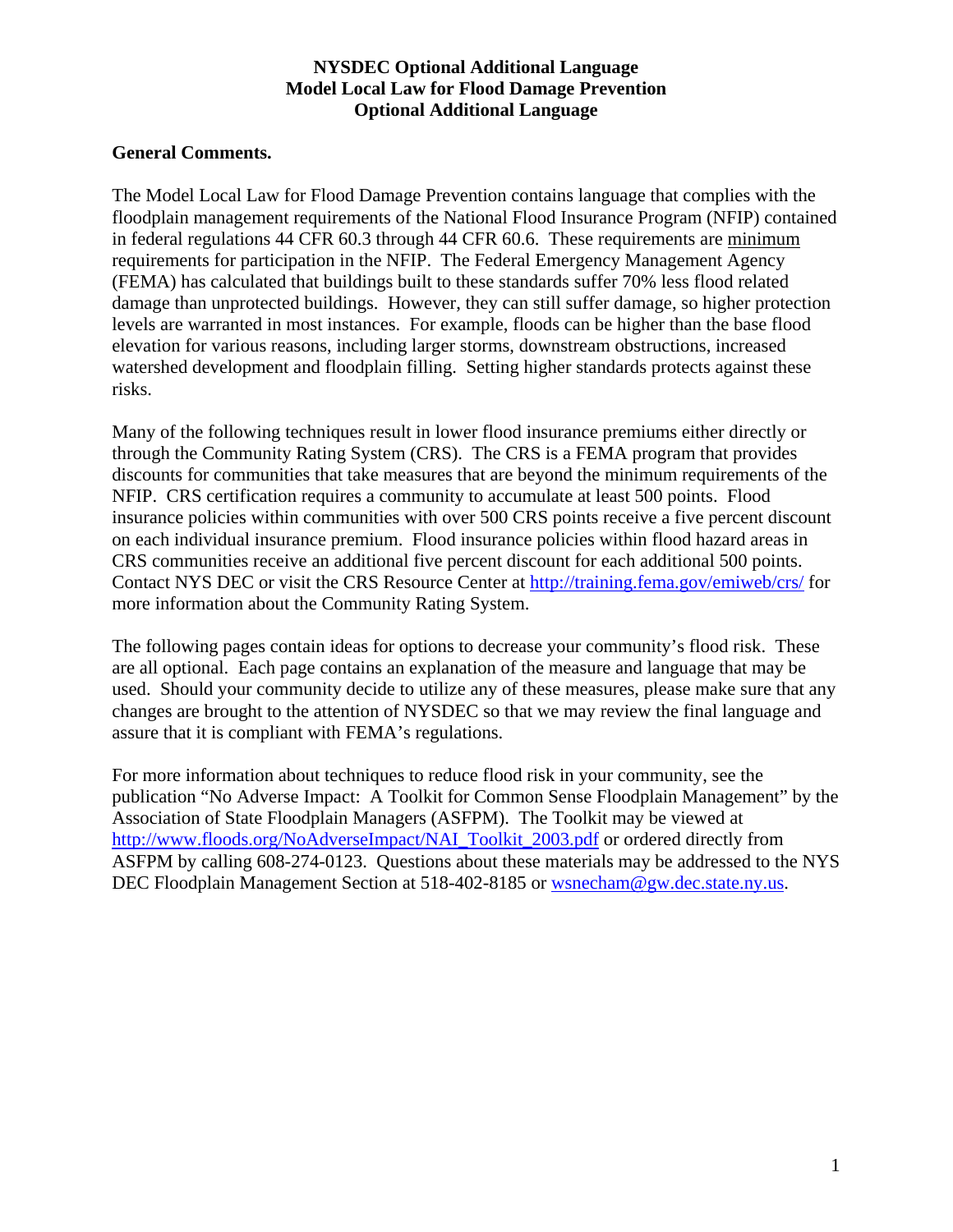### **Compensatory Storage.**

Explanation: Riverine floodplains and coastal floodplains inland from the "V" wave runup zone are either approximate "A" zones, which have not had detailed engineering analyses or flood elevations, or detailed "AE" zones or "A" zones with a number attached, that have detailed flood elevation studies. In Riverine floodplains with detailed studies, there is usually also a floodway analysis. Development is excluded from the floodway unless an engineering analysis determines that the development results in no measurable increase in the Base Flood Elevation (elevation of the 100-year flood). However, development, including fill, is allowed in "A" zones outside of floodways.

Flood Insurance Studies assume that when the entire Riverine floodplain is filled outside of the floodway, an increase of up to one foot in the Base Flood Elevation will occur at the location of the encroachment. Some communities may wish to avoid that potential increase, and to also make certain that an encroachment does not result in increased flood elevations upstream or downstream of the development, by requiring developments that encroach into the floodplain to provide compensatory flood storage.

The following language may be used for that purpose. Enforcement of the following policy could result in up to 70 credits towards flood insurance discounts in communities that participate in FEMA's Community Rating System (CRS).

To provide compensatory storage for any encroachment within a flood hazard area, add the following language to your Local Law for Flood Damage Prevention. Note that your community's section numbering may be different. Contact NYS DEC for assistance.

Add a new Part (3) to Section 5.1-2: "Encroachments".

*Whenever any portion of a floodplain is authorized for development, the volume of space occupied by the authorized fill or structure below the base flood elevation shall be compensated for and balanced by a hydraulically equivalent volume of excavation taken from below the base flood elevation at or adjacent to the development site. All such excavations shall be constructed to drain freely to the watercourse. No area below the waterline of a pond or other body of water can be credited as a compensating excavation.*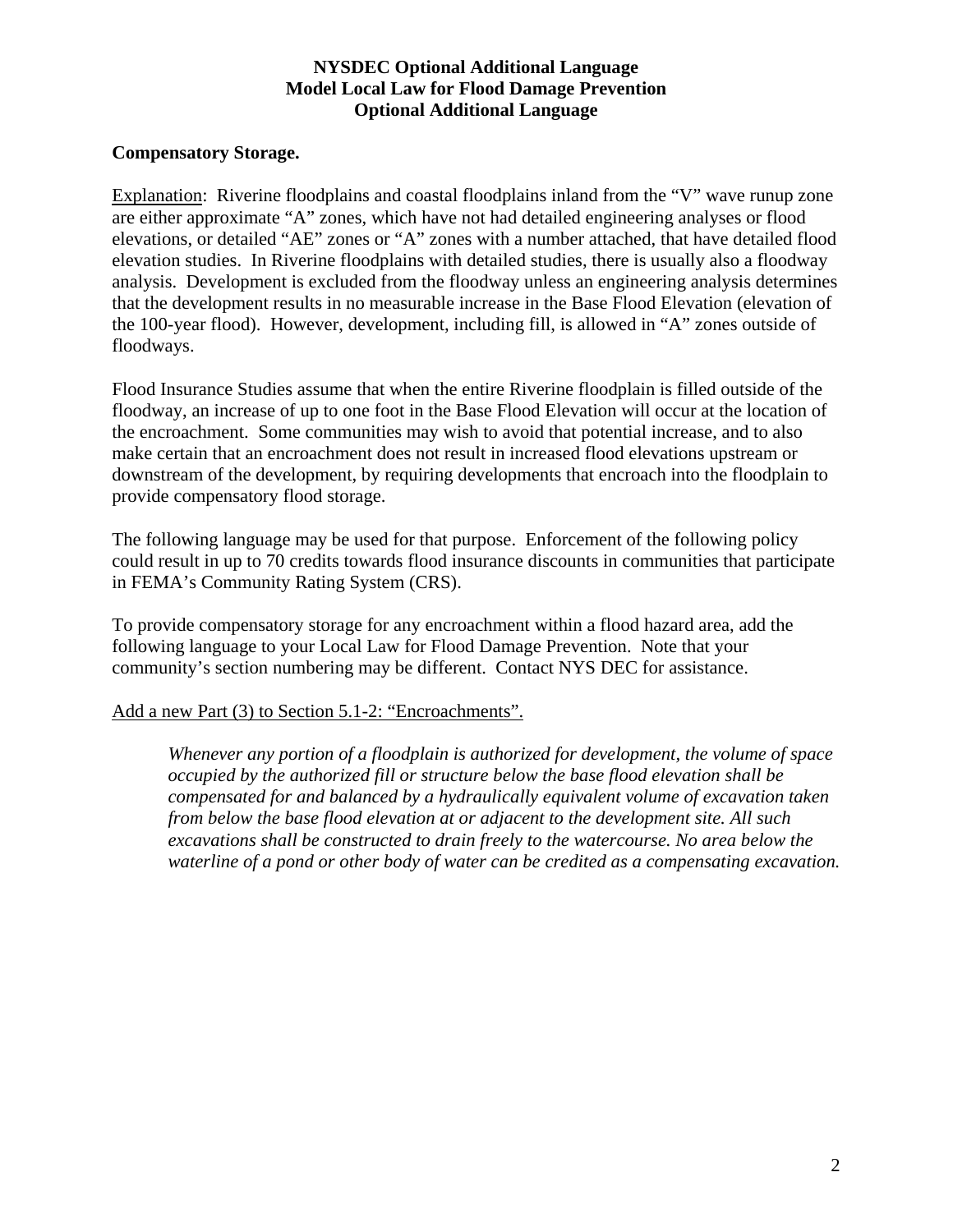# **Repetitive Damage.**

Explanation: FEMA's Increased Cost of Compliance (ICC) flood insurance coverage provides up to \$30,000 towards elevating, floodproofing, demolishing or relocating a structure that has been substantially damaged or repetitively damaged. However, that coverage is only available to a repetitively damaged structure within a community that has adopted an ICC definition in its local law. Should your community wish to add a repetitive damage clause, a change must be made in the "Substantial Damage" definition.

Should you wish to include the definition, an insured structure which has been damaged twice within a ten year period for which the average damage equals or exceeds 25% of the market value of the structure would qualify for up to \$30,000 towards elevating, floodproofing, demolishing or relocating the structure. Even without the repetitive damage clause, an insured structure that has been substantially damaged in a single flood event will qualify for this Aincreased cost of compliance@ coverage.

Note that the \$30,000 in additional insurance coverage is available only up to the total limit of coverage under the National Flood Insurance Program. That limit is \$250,000 for a residential structure and \$500,000 for a non-residential structure. The total insurance claim plus the ICC claim may not exceed the above limits.

Should you decide to include a repetitive damage clause, the municipality will be responsible for keeping track of all flood related structural damages. Also, the requirement to bring a repetitively damaged structure up to the flood code would hold whether or not the property owner carries a flood insurance policy. This would apply to a building whether or not there has been a change in ownership of the building. Should you have questions about this requirement, please contact NYSDEC.

# To add the definition, replace the definition on Page 6 of the model local law with the following language:

*Substantial Damage means damage of any origin sustained by a structure whereby the cost of restoring the structure to its before damaged condition would equal or exceed 50 percent of the market value of the structure before the damage occurred. Substantial damage also means flood-related damages sustained by a structure on two separate occasions during a 10-year period for which the cost of repairs at the time of such flood event, on the average, equals or exceeds 25 percent of the market value of the structure before the damage occurred.*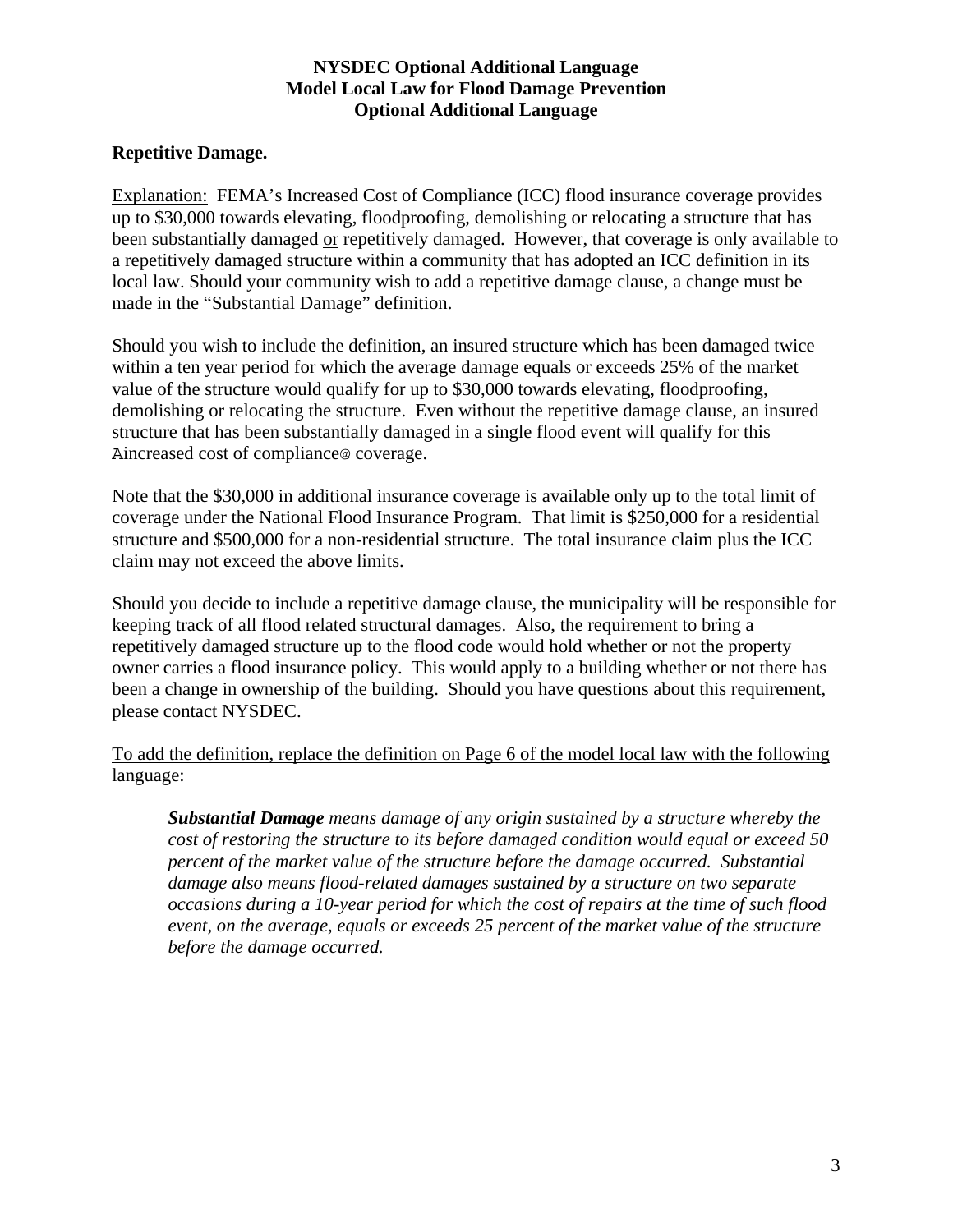### **Cumulative Substantial Improvement.**

Explanation. The NFIP allows improvements valued at up to 50% of the building's preimprovement value to be permitted without meeting the flood protection requirements. Over the years, a community may issue a succession of permits for different repairs or improvements to the same structures. This can greatly increase the overall flood damage potential for the structure and within a community. The community may wish to define "substantial improvement" cumulatively so that once a threshold of improvement within a certain length of time is reached, the structure is considered to be substantially improved and must meet flood protection requirements.

Enforcement of the following policy could result in up to 110 credits towards flood insurance discounts in communities that participate in FEMA's Community Rating System (CRS).

To add the requirement, replace the definition of "Substantial improvement on Page 6 of the model law with the following language:

*"Substantial improvement" means any reconstruction, rehabilitation, addition, or other improvement of a structure, the cost of which equals or exceeds 50 percent of the market value of the structure before the "start of construction" of the improvement. Substantial improvement also means "cumulative substantial improvement." The term includes structures which have incurred "substantial damage", regardless of the actual repair work performed. The term does not, however, include either:* 

- *(1) any project for improvement of a structure to correct existing violations of state or local health, sanitary, or safety code specifications which have been identified by the local code enforcement official and which are the minimum necessary to assure safe living conditions; or*
- *(2) any alteration of a "Historic structure", provided that the alteration will not preclude the structure's continued designation as a "Historic structure".*

In addition, there must be a definition for "Cumulative Substantial Improvement" as follows:

*"Cumulative Substantial Improvement" means any reconstruction, rehabilitation, addition, or other improvement of a structure that equals or exceeds 50 percent of the market value of the structure at the time of the improvement or repair when counted cumulatively for 10 years.* 

The community may wish to decrease the 50-percent threshold to a lower number, or change the ten-year tracking period. An alternative approach would be to remove the "cumulative substantial improvement" language and instead decrease the 50-percent improvement threshold.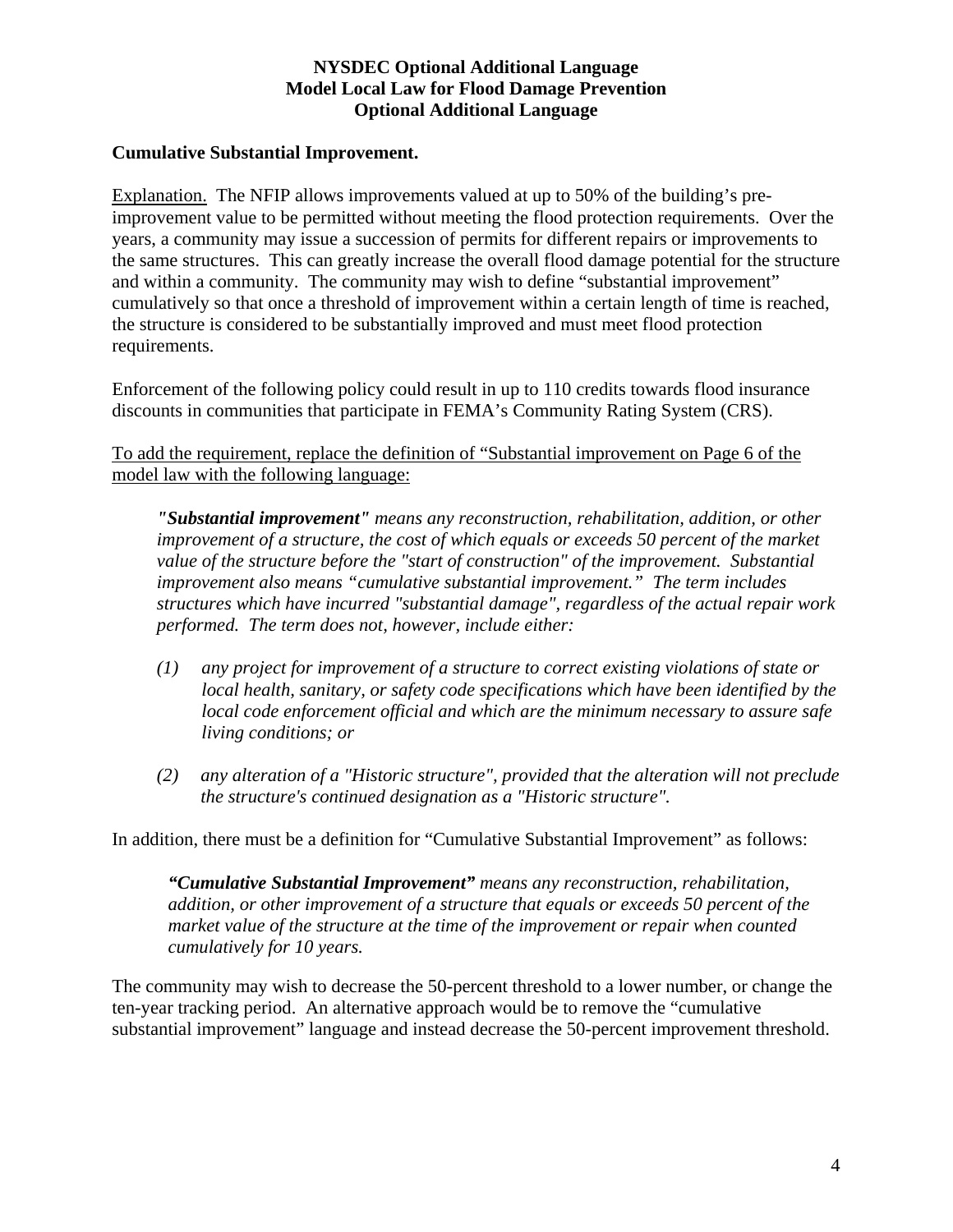# **Critical Facilities.**

Explanation: Certain special hazard or otherwise critical facilities should not be located within a flood prone area due to the serious danger to life an health and widespread social or economic dislocation that would result when the facility is subjected to flooding. Such facilities either have the potential to create significant environmental or health risk, or are needed for community support services during a disaster.

Requiring protection for critical facilities serves several purposes: it reduces threats to life and health; it reduces damage to vital public facilities; it reduces pollution of floodwaters by hazardous materials; and it ensures that the facilities will be operable during most flood emergencies.

The Community Rating System (CRS) provides 100 points to communities that prohibit critical facilities within the 500-year floodplain.

To add the requirement, add a definition of "Critical Facilities" to page 3 of the Model Local Law as follows:

# *Critical facilities means:*

- *(1) Structures or facilities that produce, use, or store highly volatile, flammable, explosive, toxic and/or water-reactive materials;*
- *(2) Hospitals, nursing homes, and housing likely to contain occupants who may not be sufficiently mobile to avoid death or injury during a flood;*
- *(3) Police stations, fire stations, vehicle and equipment storage facilities, and emergency operations centers that are needed for flood response activities before, during, and after a flood; and*
- *(4) Public and private utility facilities that are vital to maintaining or restoring normal services to flooded areas before, during, and after a flood.*

#### Add a new Section 5.6 as follows:

# *5.6 Critical Facilities*

*In order to prevent potential flood damage to certain facilities that would result in serious danger to life and health, or widespread social or economic dislocation, no new critical facility shall be located within any Area of Special Flood Hazard, or within any 500-year flood zone shown as a B zone or a Shaded X zone on the Community's Flood Insurance Rate Maps.*